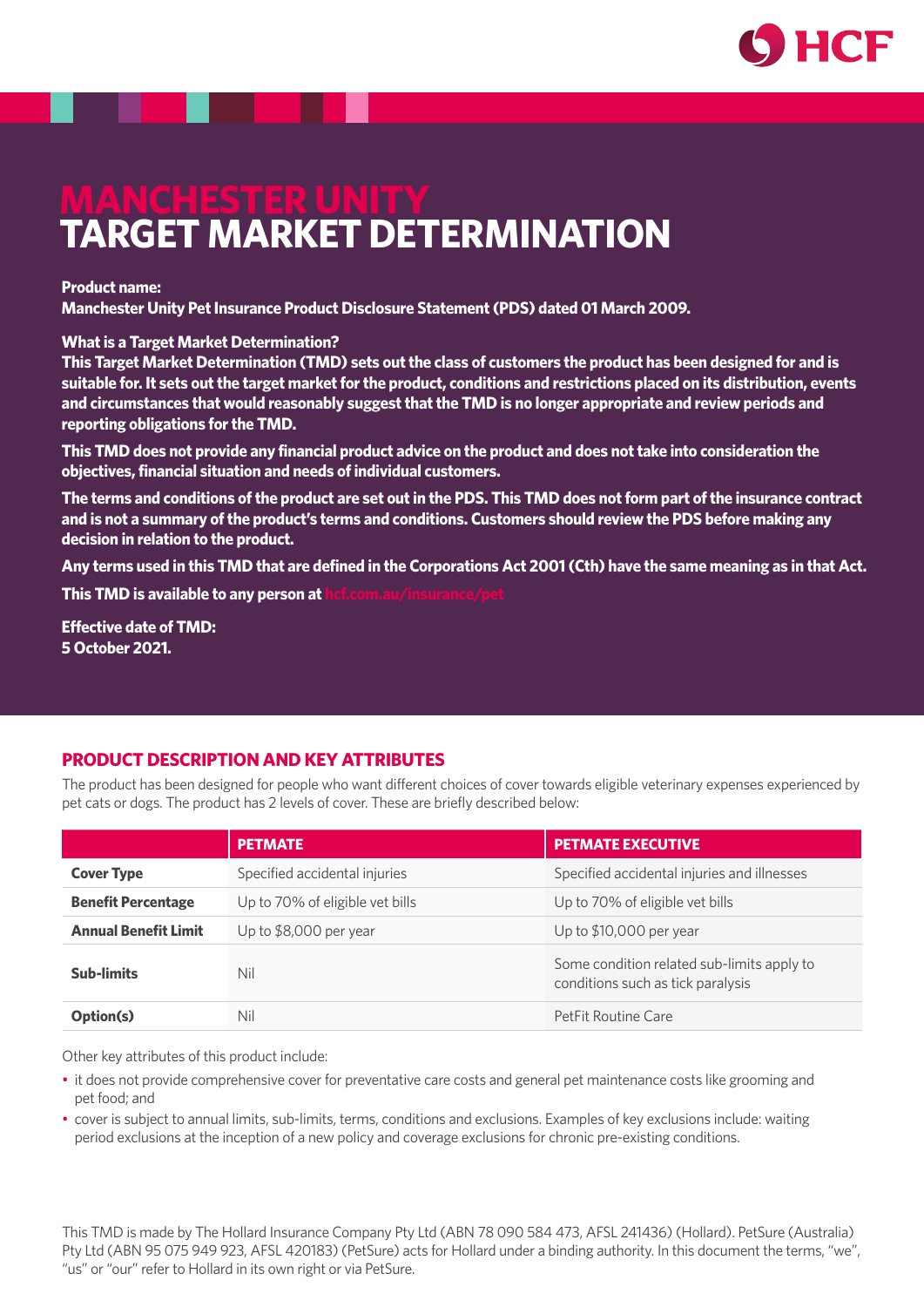

## **LIKELY OBJECTIVES, FINANCIAL SITUATION AND NEEDS OF CUSTOMERS IN THE TARGET MARKET**

The likely objectives, financial situation and needs of customers in the target market is contribution towards eligible veterinary expenses, to help ensure their pet can receive appropriate treatment and to reduce the cost to the customer of that treatment.

# **TARGET MARKET FOR THE PRODUCT**

The overall target market for the product applies to all levels of cover available. Each level of cover also has parameters which apply in addition to the overall target market.

## **OVERALL TARGET MARKET**

| <b>WHO THIS PRODUCT MAY BE SUITABLE FOR</b>                    | <b>WHO THIS PRODUCT MAY NOT BE SUITABLE FOR</b>           |
|----------------------------------------------------------------|-----------------------------------------------------------|
| A person is in the target market for this product if they:     | A person will not be in the target market if they:        |
| • have a domestic dog, cat or hybrid that is legally available | • have a pet which has sustained chronic pre-existing     |
| in Australia; and                                              | conditions which are likely to require ongoing veterinary |
| • want cover towards the costs associated with specified       | treatment and want cover for those treatment costs; or    |
| accidental injuries that their pet may experience, such as     | • want to cover the costs of treatment for illnesses      |
| injury suffered as a result of a motor vehicle accident, burn  | or accidents not covered by this policy, or other         |
| or electrocution and traumatic ligament or tendon injury.      | maintenance costs associated with pet ownership.          |

## **TARGET MARKET FOR EACH LEVEL OF COVER**

In addition to the overall target market, these additional parameters apply based on the level of over selected.

## **PETMATE (SPECIFIED ACCIDENTAL INJURY ONLY)**

| WHO THIS LEVEL OF COVER MAY BE SUITABLE FOR                                                                                                                                       | WHO THIS LEVEL OF COVER MAY NOT BE SUITABLE FOR                                                                                         |
|-----------------------------------------------------------------------------------------------------------------------------------------------------------------------------------|-----------------------------------------------------------------------------------------------------------------------------------------|
| A person is in the target market for this level of cover if<br>they want:<br>• up to 80% of their eligible veterinary expenses covered; and<br>• up to \$8,000 per policy period. | A person will not be in the target market for this level of<br>cover if they:<br>• want cover for any illness that a pet may experience |

#### **PETMATE EXECUTIVE (SPECIFIED ACCIDENTAL INJURY AND ILLNESS)**

| WHO THIS LEVEL OF COVER MAY BE SUITABLE FOR                                                                                                                                                                                                                                                                                             | WHO THIS LEVEL OF COVER MAY NOT BE SUITABLE FOR                                                                                                                                      |
|-----------------------------------------------------------------------------------------------------------------------------------------------------------------------------------------------------------------------------------------------------------------------------------------------------------------------------------------|--------------------------------------------------------------------------------------------------------------------------------------------------------------------------------------|
| A person is in the target market for this level of cover if<br>they want:<br>• cover towards the costs associated with treating a range of<br>illnesses, such as cancer treatments and other temporary<br>and chronic conditions; and<br>• up to 80% of their eligible veterinary expenses covered up<br>to \$10,000 per policy period. | A person will not be in the target market for this level of cover<br>if they:<br>• do not want sub-limits or want different sub-limits to apply<br>for treatment for tick paralysis. |

#### **OPTION: ROUTINE CARE**

| <b>WHO THIS OPTION MAY BE SUITABLE FOR</b>                                                                                                                                                                          | <b>WHO THIS OPTION MAY NOT BE SUITABLE FOR</b>                                                                                                                        |
|---------------------------------------------------------------------------------------------------------------------------------------------------------------------------------------------------------------------|-----------------------------------------------------------------------------------------------------------------------------------------------------------------------|
| A person is in the target market for this option if they:<br>• want a limited amount reimbursed for specified<br>preventative treatments and ownership costs like:<br>desexing, microchipping or heartworm control. | A person will not be in the target market for this option if they:<br>• do not want reimbursement for these specified preventative<br>treatments and ownership costs. |

# **CONSISTENCY BETWEEN THE PRODUCT AND TARGET MARKET**

This product will likely meet the likely objectives, financial situation and needs of the target market because it addresses the needs of customers in the target market to reduce the costs of eligible veterinary expenses.